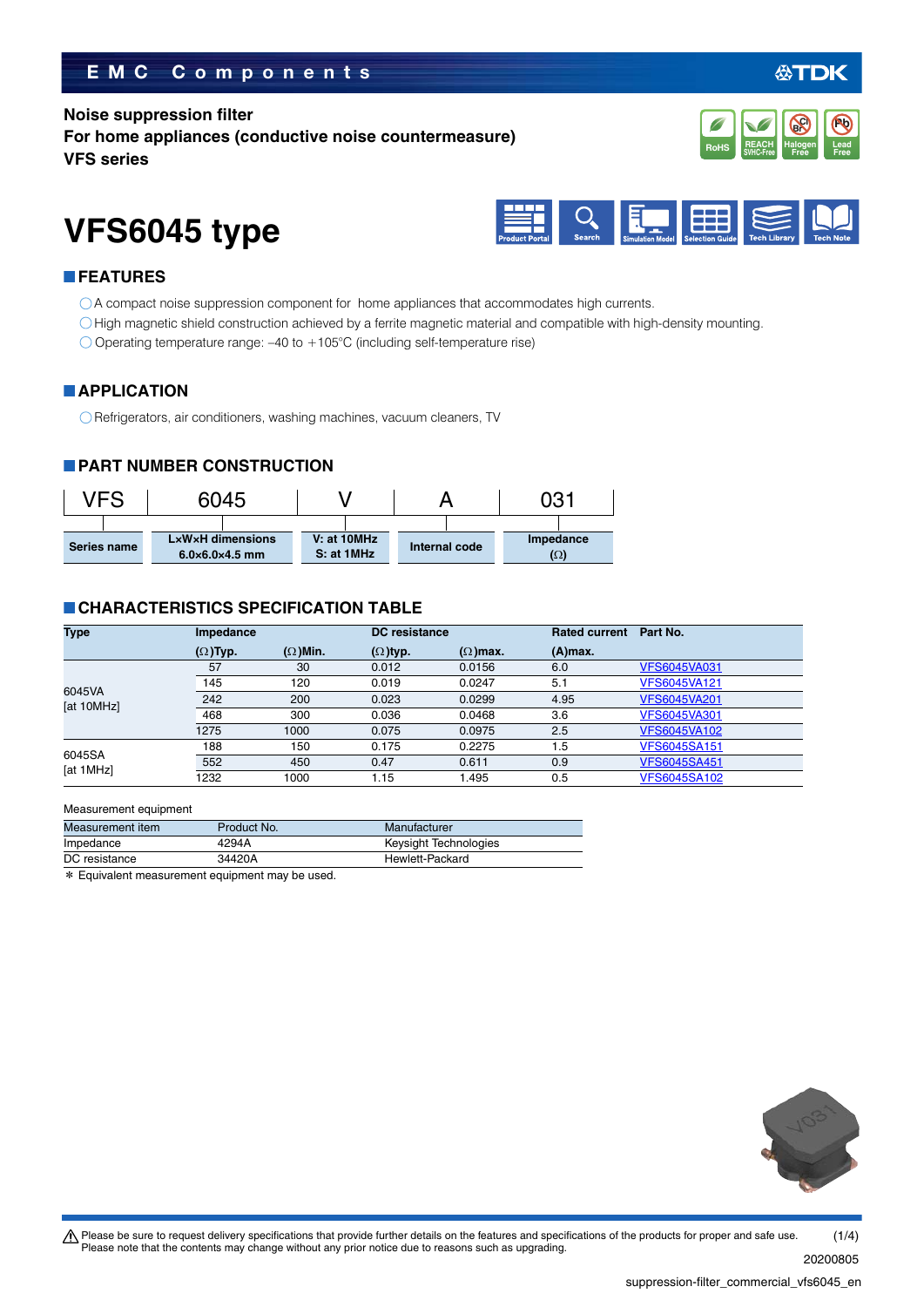## **Z FREQUENCY CHARACTERISTICS**



# **INSERTION LOSS VS. FREQUENCY CHARACTERISTICS**



Please be sure to request delivery specifications that provide further details on the features and specifications of the products for proper and safe use.<br>Please note that the contents may change without any prior notice d (2/4)

**公TDK**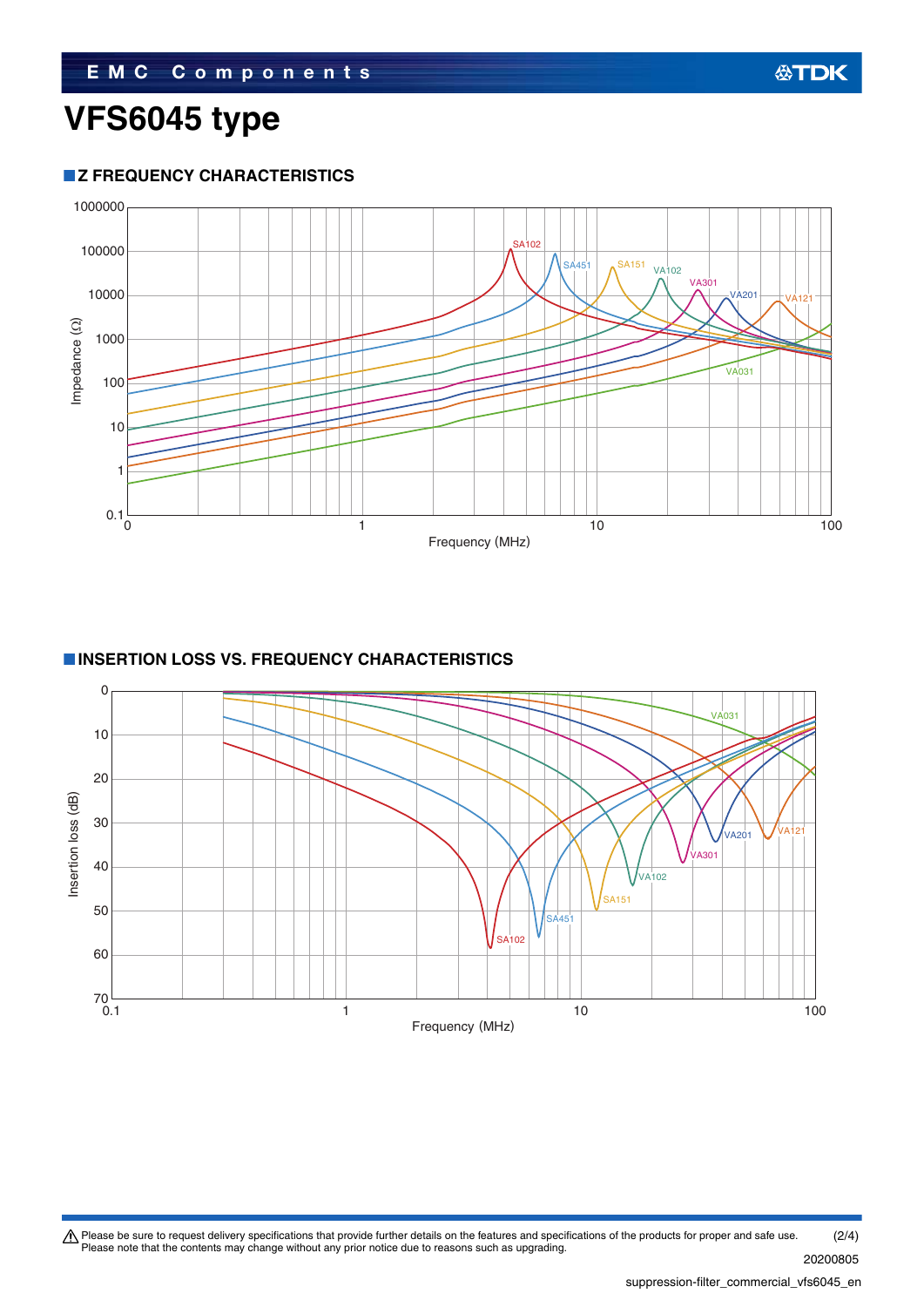# **VFS6045 type**

### **SHAPE & DIMENSIONS**







Dimensions in mm

# **PACKAGING STYLE**



and the contract of the contract of the contract of the contract of the Dimensions in mm of the contract of the contract of the contract of the contract of the contract of the contract of the contract of the contract of th

13

#### **TAPE DIMENSIONS**



| 11500017 | הי<br>ں.ر | ົ ິ |  |
|----------|-----------|-----|--|

### **PACKAGE QUANTITY**

| Package quantity | 1500 pcs/reel |
|------------------|---------------|

### **TEMPERATURE RANGE, INDIVIDUAL WEIGHT**

| Operating<br>temperature range*                                    | <b>Storage</b><br>temperature range** | <b>Individual</b><br>weight |
|--------------------------------------------------------------------|---------------------------------------|-----------------------------|
| $-40$ to +105 °C                                                   | $-40$ to $+105$ °C                    | 0.6 <sub>q</sub>            |
| $*$<br>Operating temperature range includes self-temperature rise. |                                       |                             |

\*\* The storage temperature range is for after the assembly.

# **RECOMMENDED LAND PATTERN**

**RECOMMENDED REFLOW PROFILE** 



Dimensions in mm



Please be sure to request delivery specifications that provide further details on the features and specifications of the products for proper and safe use.<br>Please note that the contents may change without any prior notice d (3/4)

20200805